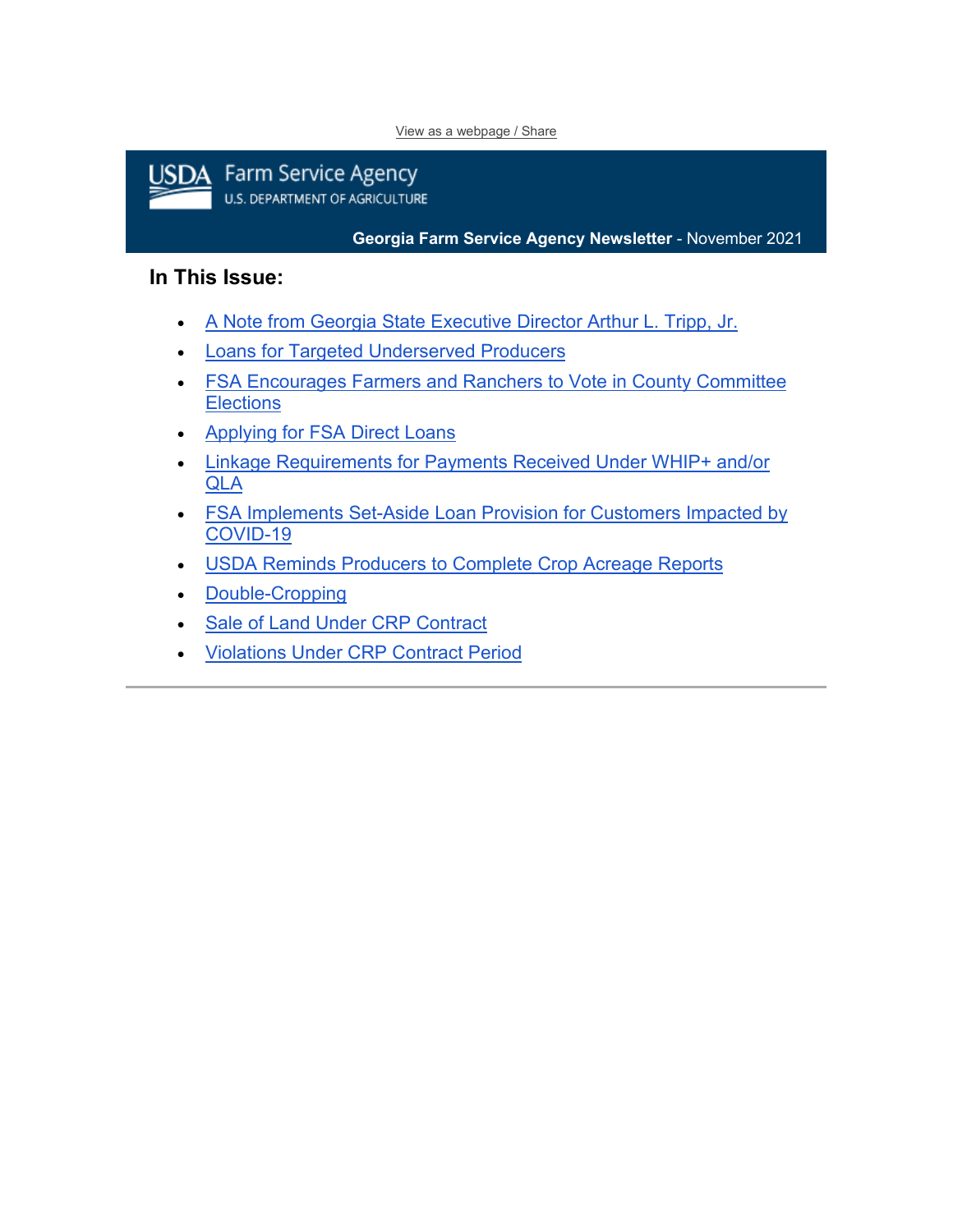# **A Note from Georgia State Executive Director Arthur L. Tripp, Jr.**

Greetings! My name is Arthur L. Tripp, Jr., Georgia Farm Service Agency State Executive Director (SED). I am excited and honored to have the opportunity to serve in this role and to support Georgia's farmers and ranchers. I, along with our Georgia FSA employees, will continue to work diligently to ensure equitable access to FSA programs. As I am certain you are aware, FSA programs play such a crucial role in supporting economic stability and prosperity of Georgia agricultural producers and rural communities.

I am a native Georgian who was born in Warner Robins and I am a graduate of the University of Georgia (Go Dawgs!). In addition, I previously served as the Senior Policy Advisor to U.S. Congressman David Scott, who is the current Chairman of the U.S. House Committee on Agriculture, so my agricultural background in and for Georgia is extensive.



I encourage you to review the information that is provided

below regarding important programs and deadlines. Please feel free to contact your local FSA office to learn about our many programs and how they may assist you in achieving your farming goals. Georgia FSA is working extremely hard to ensure that each and every customer is receiving excellent customer service.

Finally, as we enter the Thanksgiving season, this is an opportunity to be mindful of the many blessings we enjoy every day. I would like to say "Thank You" for your service and hard work in supporting Georgia Agriculture.

## <span id="page-1-0"></span>**Loans for Targeted Underserved Producers**

The Farm Service Agency (FSA) has several loan programs to help you start or continue an agriculture production. Farm ownership and operating loans are available.

While all qualified producers are eligible to apply for these loan programs, FSA has provided priority funding for members of targeted underserved applicants.

A targeted underserved applicant is one of a group whose members have been subjected to racial, ethnic or gender prejudice because of his or her identity as members of the group without regard to his or her individual qualities.

For purposes of this program, targeted underserved groups are women, African Americans, American Indians, Alaskan Natives, Hispanics, Asian Americans and Pacific Islanders.

FSA loans are only available to applicants who meet all the eligibility requirements and are unable to obtain the needed credit elsewhere.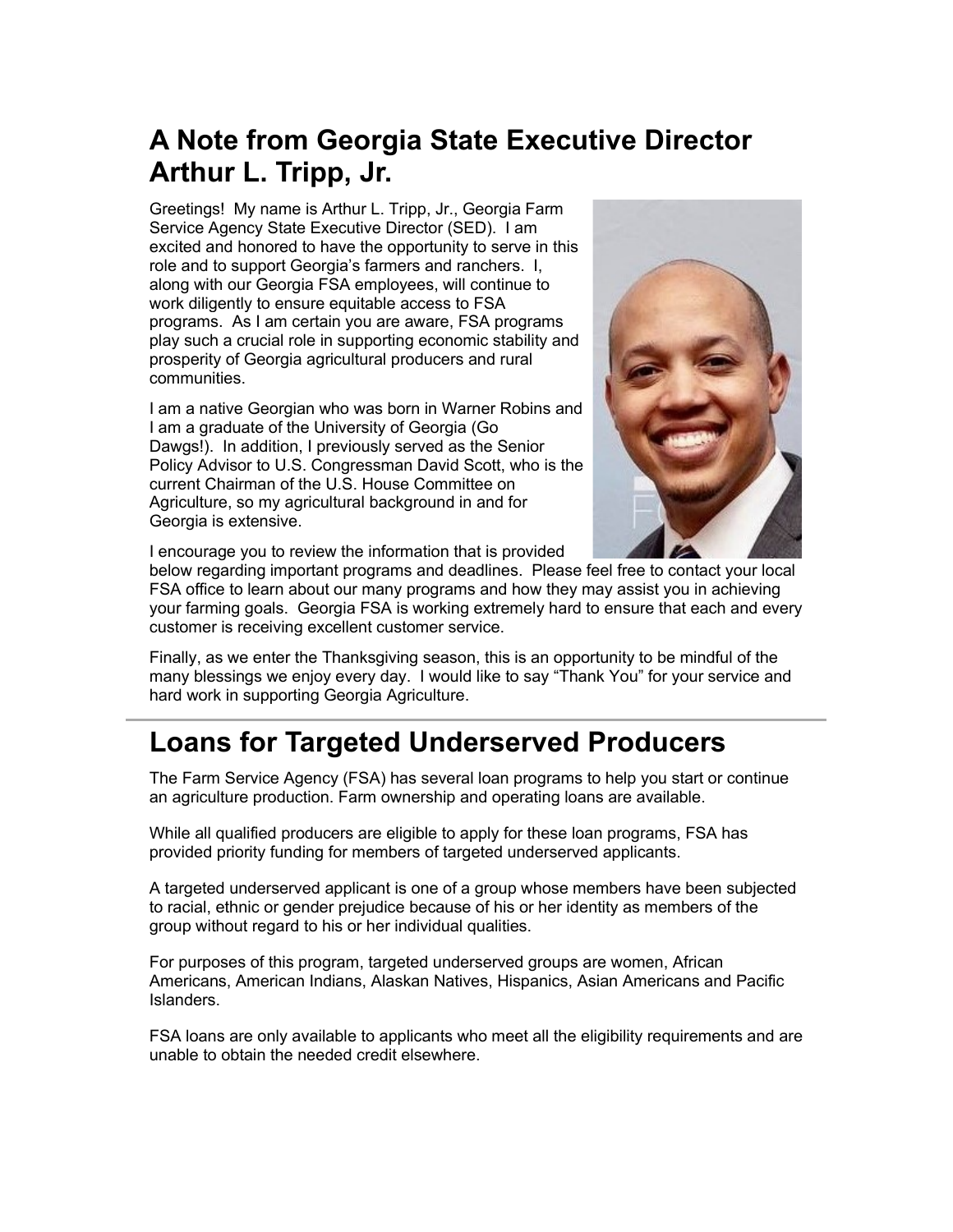For more information, contact your local FSA Farm Loan Service Center.

#### <span id="page-2-0"></span>**FSA Encourages Farmers and Ranchers to Vote in County Committee Elections**

The 2021 Farm Service Agency County Committee Elections began on Nov. 1, 2021, when ballots were mailed to eligible voters. The deadline to return ballots to local FSA offices, or to be postmarked, is Dec. 6, 2021.

County committee members are an important component of the operations of FSA and provide a link between the agricultural community and USDA. Farmers and ranchers elected to county committees help deliver FSA programs at the local level, applying their knowledge and judgment to make decisions on commodity price support programs; conservation programs; incentive indemnity and disaster programs for some commodities; emergency programs and eligibility. FSA committees operate within official regulations designed to carry out federal laws.

To be an eligible voter, farmers and ranchers must participate or cooperate in an FSA program. A person who is not of legal voting age but supervises and conducts the farming operations of an entire farm, may also be eligible to vote. A cooperating producer is someone who has provided information about their farming or ranching operation(s) but may not have applied or received FSA program benefits.

Eligible voters who do not receive a ballot can obtain one from their local USDA Service Center.

Newly elected committee members will take office Jan. 1, 2022.

More information on county committees, such as the new 2021 fact sheet, can be found on the FSA website at fsa.usda.gov/elections or at a local USDA Service Center.

#### <span id="page-2-1"></span>**Applying for FSA Direct Loans**

FSA offers direct farm ownership and direct farm operating loans to producers who want to establish, maintain, or strengthen their farm or ranch. Direct loans are processed, approved and serviced by FSA loan officers.

Direct farm operating loans can be used to purchase livestock and feed, farm equipment, fuel, farm chemicals, insurance, and other costs including family living expenses. Operating loans can also be used to finance minor improvements or repairs to buildings and to refinance some farm-related debts, excluding real estate.

Direct farm ownership loans can be used to purchase farmland, enlarge an existing farm, construct and repair buildings, and to make farm improvements.

The maximum loan amount for direct farm ownership loans is \$600,000 and the maximum loan amount for direct operating loans is \$400,000 and a down payment is not required. Repayment terms vary depending on the type of loan, collateral and the producer's ability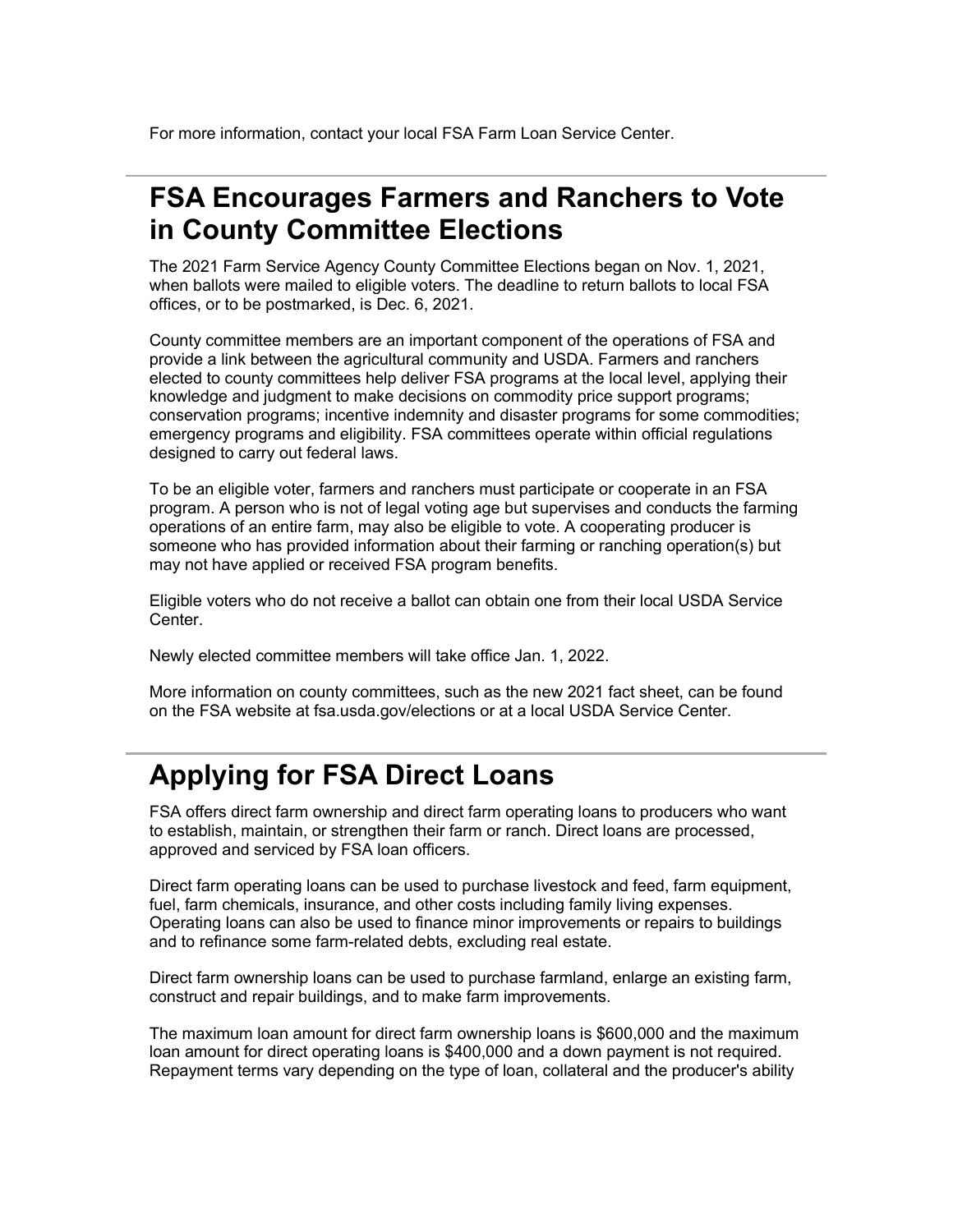to repay the loan. Operating loans are normally repaid within seven years and farm ownership loans are not to exceed 40 years.

Please contact your local FSA office for more information or to apply for a direct farm ownership or operating loan.

## <span id="page-3-0"></span>**Linkage Requirements for Payments Received Under WHIP+ and/or QLA**

If you received a payment under the Wildfires and Hurricanes Indemnity Program+ (WHIP+) or the Quality Loss Adjustment Program (QLA) for crop production and/or quality losses occurring in 2018, 2019, or 2020 crop years, you are required to meet linkage requirements by obtaining federal crop insurance or Non-Insured Crop Disaster Assistance Program (NAP) coverage at the 60/100 level, or higher, for both the 2022 and 2023 crop years.

When applying for WHIP+ or QLA, form FSA-895 (Crop Insurance and/or NAP Coverage Agreement) was submitted acknowledging the requirement to obtain federal crop insurance, if available, or NAP coverage if federal crop insurance is not available. The coverage requirement is applicable to the physical location county of the crop that received WHIP+ and/or QLA benefits.

Producers should not delay contacting their federal crop insurance agent or local county FSA Office to inquire about coverage options, as **failure to obtain the applicable coverage by the sales/application closing date will result in the required refund of WHIP+ benefits received on the applicable crop, plus interest.** You can determine if crops are eligible for federal crop insurance or NAP by [visiting the RMA website.](https://lnks.gd/l/eyJhbGciOiJIUzI1NiJ9.eyJidWxsZXRpbl9saW5rX2lkIjoxMDEsInVyaSI6ImJwMjpjbGljayIsImJ1bGxldGluX2lkIjoiMjAyMTExMTYuNDg5MTY5NTEiLCJ1cmwiOiJodHRwczovL2djYzAyLnNhZmVsaW5rcy5wcm90ZWN0aW9uLm91dGxvb2suY29tLz9kYXRhPTA0JTdDMDElN0MlN0M5ZGUwMzUxZTYyM2M0Mjg1MDgyNzA4ZDlhNDYzZTE0NCU3Q2VkNWIzNmU3MDFlZTRlYmM4NjdlZTAzY2ZhMGQ0Njk3JTdDMCU3QzAlN0M2Mzc3MjE1NzExNDg5MDAyMDUlN0NVbmtub3duJTdDVFdGcGJHWnNiM2Q4ZXlKV0lqb2lNQzR3TGpBd01EQWlMQ0pRSWpvaVYybHVNeklpTENKQlRpSTZJazFoYVd3aUxDSlhWQ0k2TW4wJTNEJTdDMTAwMCZyZXNlcnZlZD0wJnNkYXRhPWZXcjBpSDlZTW51YThoZGFuSW91Y1JVNzhtREdiaWo1a0w2Z2hzN0xvTmclM0QmdXJsPWh0dHBzJTNBJTJGJTJGd2ViYXBwLnJtYS51c2RhLmdvdiUyRmFwcHMlMkZBY3R1YXJpYWxJbmZvcm1hdGlvbkJyb3dzZXIyMDE4JTJGQ3JvcENyaXRlcmlhLmFzcHglM0Z1dG1fbWVkaXVtJTNEZW1haWwlMjZ1dG1fc291cmNlJTNEZ292ZGVsaXZlcnkmdXRtX21lZGl1bT1lbWFpbCZ1dG1fc291cmNlPWdvdmRlbGl2ZXJ5In0.ORex_537d25D0uZcYOOlGGZiJF-CcYj-KAPNkF4Cw84/s/1512326346/br/121032629234-l)

For more information, contact your local County USDA Service Center or visit [fsa.usda.gov.](https://lnks.gd/l/eyJhbGciOiJIUzI1NiJ9.eyJidWxsZXRpbl9saW5rX2lkIjoxMDIsInVyaSI6ImJwMjpjbGljayIsImJ1bGxldGluX2lkIjoiMjAyMTExMTYuNDg5MTY5NTEiLCJ1cmwiOiJodHRwczovL2djYzAyLnNhZmVsaW5rcy5wcm90ZWN0aW9uLm91dGxvb2suY29tLz9kYXRhPTA0JTdDMDElN0MlN0M5ZGUwMzUxZTYyM2M0Mjg1MDgyNzA4ZDlhNDYzZTE0NCU3Q2VkNWIzNmU3MDFlZTRlYmM4NjdlZTAzY2ZhMGQ0Njk3JTdDMCU3QzAlN0M2Mzc3MjE1NzExNDg5MTAxNzMlN0NVbmtub3duJTdDVFdGcGJHWnNiM2Q4ZXlKV0lqb2lNQzR3TGpBd01EQWlMQ0pRSWpvaVYybHVNeklpTENKQlRpSTZJazFoYVd3aUxDSlhWQ0k2TW4wJTNEJTdDMTAwMCZyZXNlcnZlZD0wJnNkYXRhPUJ6MENOdFoyT0pCamxpVVBlYUVUMjlXZHZFZHZxeXBpT3dsN1ZJVW0lMkZrWSUzRCZ1cmw9aHR0cCUzQSUyRiUyRnd3dy5mc2EudXNkYS5nb3YlMkYlM0Z1dG1fbWVkaXVtJTNEZW1haWwlMjZ1dG1fc291cmNlJTNEZ292ZGVsaXZlcnkmdXRtX21lZGl1bT1lbWFpbCZ1dG1fc291cmNlPWdvdmRlbGl2ZXJ5In0.-v4soNWX68-OXh0_1AlakC69U18nv70HGIu93YQPWWg/s/1512326346/br/121032629234-l)

#### <span id="page-3-1"></span>**FSA Implements Set-Aside Loan Provision for Customers Impacted by COVID-19**

*Set-Aside Delays Loan Payments for Borrowers*

USDA's Farm Service Agency (FSA) will broaden the use of the Disaster Set-Aside (DSA) loan provision, normally used in the wake of natural disasters, to allow farmers with USDA farm loans who are affected by COVID-19, and are determined eligible, to have their next payment set aside. In some cases, FSA may also set aside a second payment for farmers who have already had one payment set aside because of a prior designated disaster.

FSA direct loan borrowers will receive a letter with the details of the expanded Disaster Set-Aside authorities, which includes the possible set-aside of annual operating loans, as well as explanations of the additional loan servicing options that are available. To discuss or request a loan payment Set-Aside, borrowers should call or email the farm loan staff at their local FSA county office.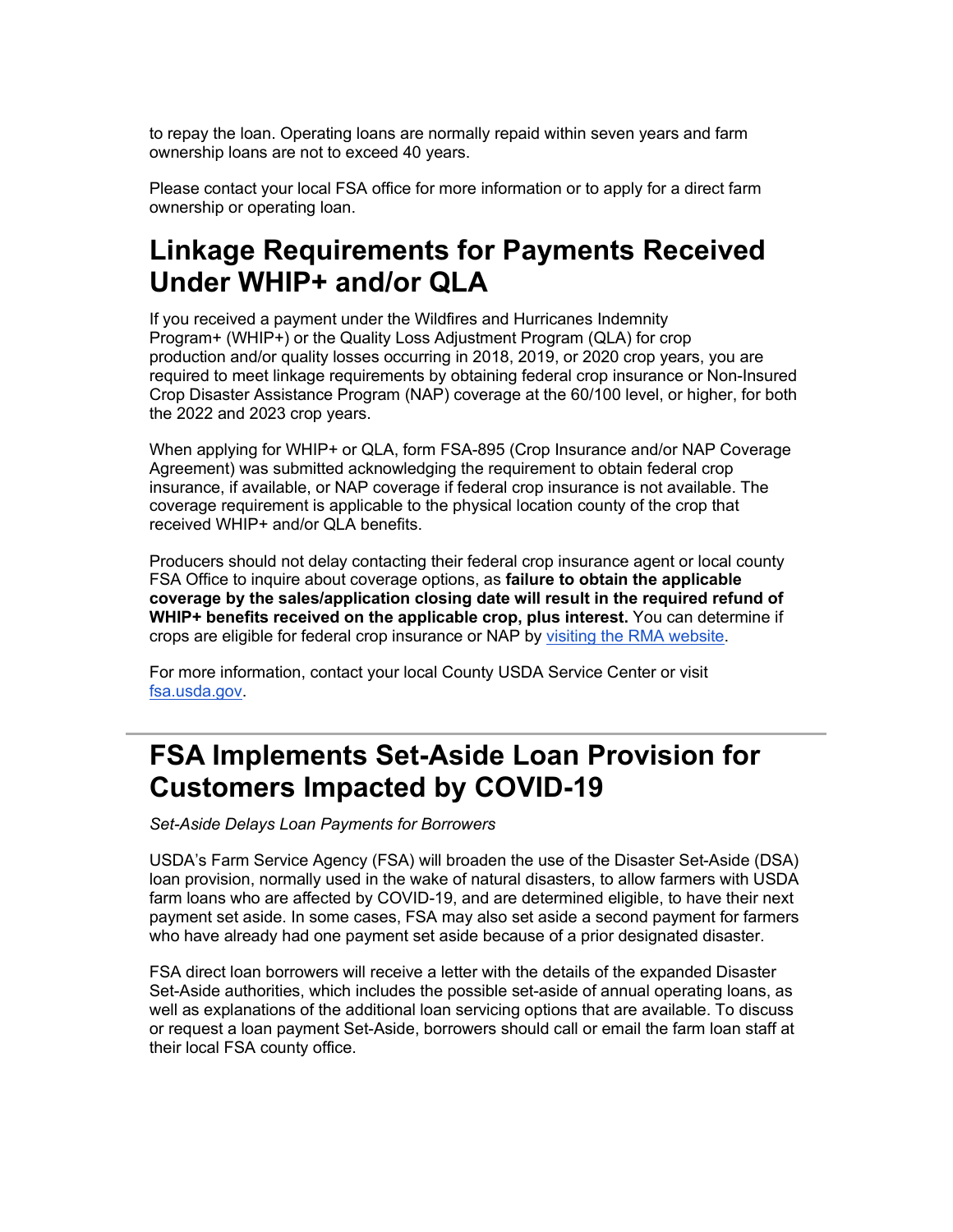The set-aside payment's due date is moved to the final maturity date of the loan or extended up to twelve months in the case of an annual operating loan. Any principal setaside will continue to accrue interest until it is repaid. This aims to improve the borrower's cashflow in the current production cycle.

FSA previously announced it was relaxing the loan-making process and adding flexibilities for servicing direct and guaranteed loans to provide credit to producers in need. Direct loan applicants and borrowers are encouraged to contact their local FSA county office to discuss loan making and servicing flexibilities and other needs or concerns. Customers participating in FSA's guaranteed loan programs are encouraged to contact their lender. Information on these flexibilities, and office contact information, can be found on [farmers.gov/coronavirus.](https://lnks.gd/l/eyJhbGciOiJIUzI1NiJ9.eyJidWxsZXRpbl9saW5rX2lkIjoxMDMsInVyaSI6ImJwMjpjbGljayIsImJ1bGxldGluX2lkIjoiMjAyMTExMTYuNDg5MTY5NTEiLCJ1cmwiOiJodHRwOi8vd3d3LmZhcm1lcnMuZ292L2Nvcm9uYXZpcnVzP3V0bV9tZWRpdW09ZW1haWwmdXRtX3NvdXJjZT1nb3ZkZWxpdmVyeSJ9.OYiRZ09uSS9sKcugcJxjcw5jja_KE0AhwLNvkfE6Hf8/s/1512326346/br/121032629234-l)

FSA will be accepting most forms and applications by facsimile or electronic signature. Some services are also available online to customers with an eAuth account, which provides access to the [farmers.gov](https://lnks.gd/l/eyJhbGciOiJIUzI1NiJ9.eyJidWxsZXRpbl9saW5rX2lkIjoxMDQsInVyaSI6ImJwMjpjbGljayIsImJ1bGxldGluX2lkIjoiMjAyMTExMTYuNDg5MTY5NTEiLCJ1cmwiOiJodHRwOi8vd3d3LmZhcm1lcnMuZ292P3V0bV9tZWRpdW09ZW1haWwmdXRtX3NvdXJjZT1nb3ZkZWxpdmVyeSJ9.51r9gHWcT5g6MRWrqexJQ7xWyjmb7-owCDfGxv_OtBg/s/1512326346/br/121032629234-l) portal where producers can view USDA farm loan information and certain program applications and payments. Customers can track payments, report completed practices, request conservation assistance and electronically sign documents. Customers who do not already have an eAuth account can enroll at [farmers.gov/sign-in.](https://lnks.gd/l/eyJhbGciOiJIUzI1NiJ9.eyJidWxsZXRpbl9saW5rX2lkIjoxMDUsInVyaSI6ImJwMjpjbGljayIsImJ1bGxldGluX2lkIjoiMjAyMTExMTYuNDg5MTY5NTEiLCJ1cmwiOiJodHRwczovL3d3dy5mYXJtZXJzLmdvdi9zaWduLWluP3V0bV9tZWRpdW09ZW1haWwmdXRtX3NvdXJjZT1nb3ZkZWxpdmVyeSJ9.6WDemiXyfNYaGtNt6SGiIvmFZOHUCnbeAVYFWgc6dhQ/s/1512326346/br/121032629234-l)

#### <span id="page-4-0"></span>**USDA Reminds Producers to Complete Crop Acreage Reports**

The USDA Farm Service Agency (FSA) reminds agricultural producers to complete [crop](https://lnks.gd/l/eyJhbGciOiJIUzI1NiJ9.eyJidWxsZXRpbl9saW5rX2lkIjoxMDYsInVyaSI6ImJwMjpjbGljayIsImJ1bGxldGluX2lkIjoiMjAyMTExMTYuNDg5MTY5NTEiLCJ1cmwiOiJodHRwczovL3d3dy5mYXJtZXJzLmdvdi9jcm9wLWFjcmVhZ2UtcmVwb3J0cz91dG1fbWVkaXVtPWVtYWlsJnV0bV9zb3VyY2U9Z292ZGVsaXZlcnkifQ.7sRUoV4gPcnG9QYoNk0Ds3NWQEs-ujP9csHqA-m_pDw/s/1512326346/br/121032629234-l)  [acreage reports](https://lnks.gd/l/eyJhbGciOiJIUzI1NiJ9.eyJidWxsZXRpbl9saW5rX2lkIjoxMDYsInVyaSI6ImJwMjpjbGljayIsImJ1bGxldGluX2lkIjoiMjAyMTExMTYuNDg5MTY5NTEiLCJ1cmwiOiJodHRwczovL3d3dy5mYXJtZXJzLmdvdi9jcm9wLWFjcmVhZ2UtcmVwb3J0cz91dG1fbWVkaXVtPWVtYWlsJnV0bV9zb3VyY2U9Z292ZGVsaXZlcnkifQ.7sRUoV4gPcnG9QYoNk0Ds3NWQEs-ujP9csHqA-m_pDw/s/1512326346/br/121032629234-l) by the final acreage reporting date.

The following acreage reporting dates are applicable for Georgia:

| November 15, 2021                              | Onions (planted 9/20-10/20)                      |
|------------------------------------------------|--------------------------------------------------|
| January 2, 2022                                | Apiculture                                       |
| January 15, 2022<br><b>Seeded Small Grains</b> | Apples, Blueberries, Canola, Peaches, Rye, Fall- |
| February, 15, 2022                             | Onions (planted 10/21-2/1)                       |

To complete your acreage report, please call your local County FSA office to schedule an appointment. FSA can work with producers to file timely acreage reports by phone, email, online tools and virtual meetings as well as by appointment in person.

The following exception applies to acreage reporting dates:

- If the crop has not been planted by the acreage reporting date, the acreage must be reported no later than 15 calendar days after planting is completed.
- **Fruit and Vegetable Noninsured Crop Disaster Assistance Program (NAP) policy holders should note that the acreage reporting date for NAP covered**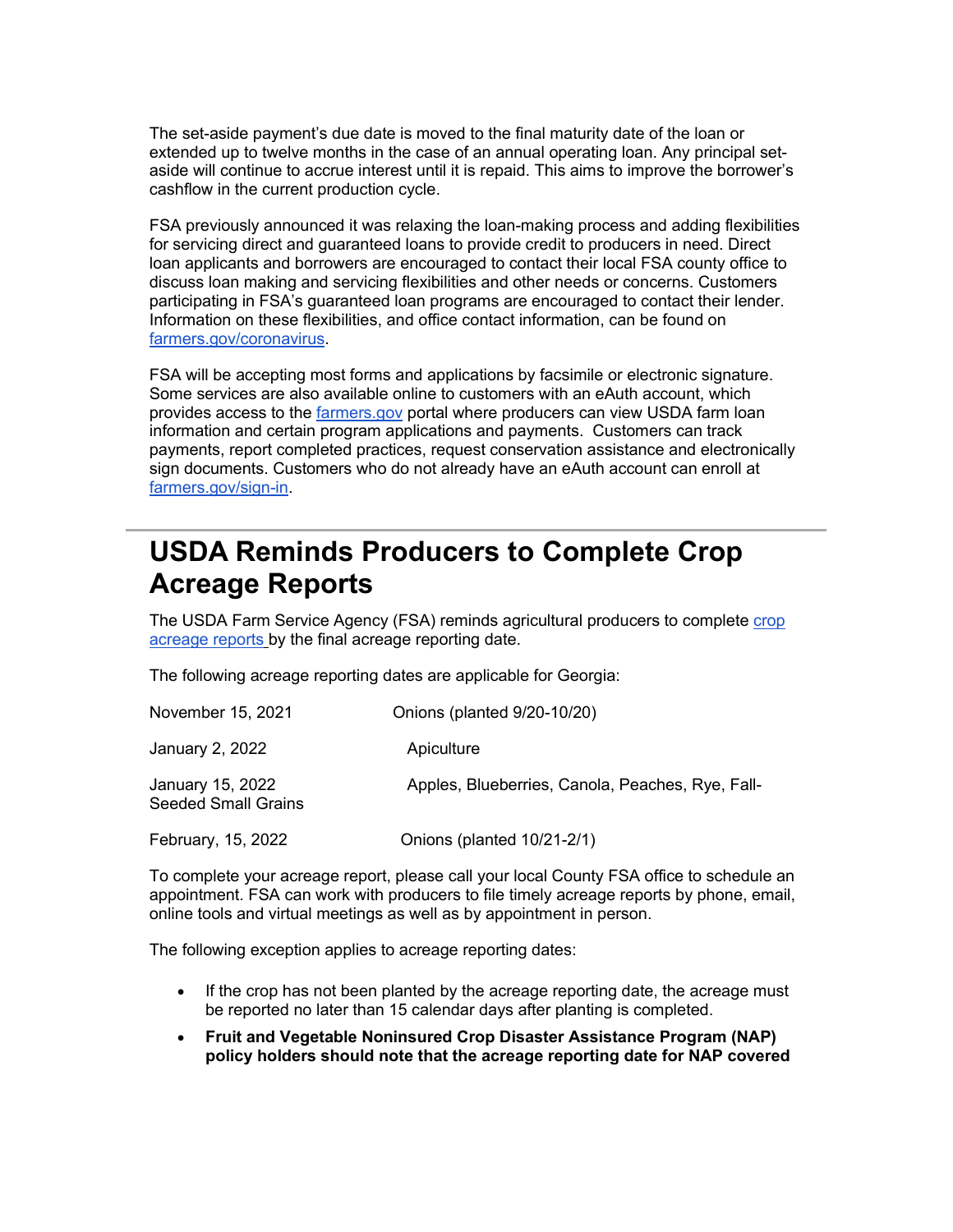**crops is 15 days after the designated final planting date for the specific zone.**

• **Perennial Forage Noninsured Crop Disaster Assistance Program (NAP) policy holders should note that the acreage reporting date for perennial forage is 15 calendar days before the onset of harvest or grazing of the specific crop being reported.**

For questions, please call your local County FSA office.

#### <span id="page-5-0"></span>**Double-Cropping**

Each year, state committees review and approve or disapprove county committee recommended changes or additions to specific combinations of crops.

Double-cropping is approved when two specific crops have the capability to be planted and carried to maturity for the intended use, as reported by the producer, on the same acreage within a crop year under normal growing conditions. The specific combination of crops recommended by the county committee must be approved by the state committee.

Double-cropping is approved in Georgia on a county-by-county basis. Contact your local FSA Office for a list of approved double-cropping combinations for your county.

A crop following a cover crop terminated according to termination guidelines is approved double cropping and these combinations do not have to be approved by the state committee.

#### <span id="page-5-1"></span>**Sale of Land Under CRP Contract**

This is a reminder for Conservation Reserve Program (CRP) participants that land sold while under a CRP contract requires that money be refunded, unless there is a successor-in-interest to the contract. Failure to get the buyer to assume a contract will result in the participant being required to refund all CRP rental payments, cost share payments, incentive payments, interest, and liquidated damages. Some CRP participants who sell their CRP land include a requirement in the sales contract that the new owner assume the CRP contract. Thus, eliminating any violation.

Local FSA County Committees are required by regulations to terminate a CRP contract when the CRP participant loses control of the land and there is no successor-in-interest to the contract. Please contact your local FSA County Office before you sell land that is currently in a CRP contract.

#### <span id="page-5-2"></span>**Violations Under CRP Contract Period**

This is a reminder for Conservation Reserve Program (CRP) participants that land enrolled in the CRP program must follow the terms and conditions applicable to the signed contract. Any violations such as, but not limited to harvesting of trees, selling of land without a successor-in-interest to the contract, enrolling into other Federal conservation